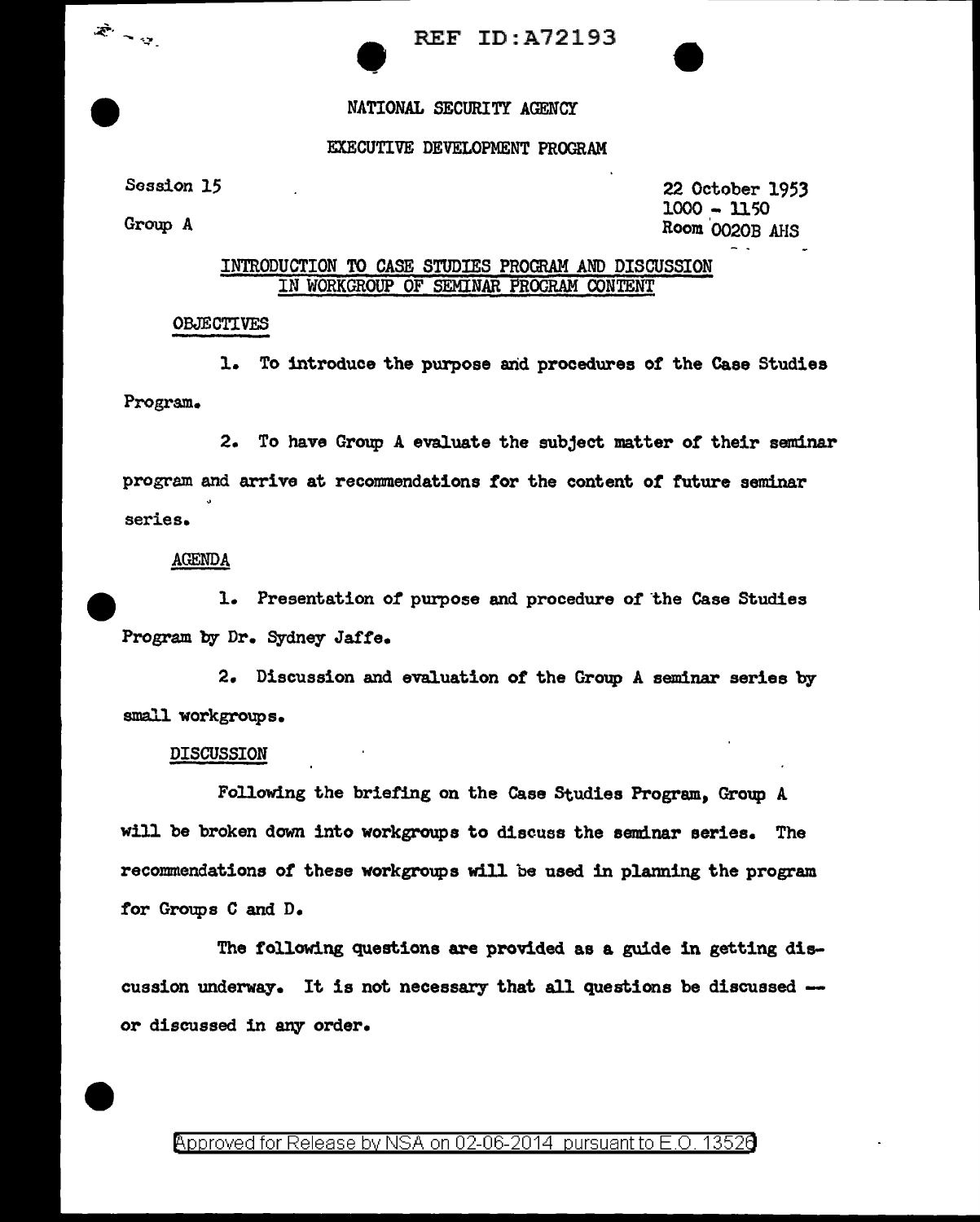REF ID:A72193<br>
1. Considering the content of each of the seminars, what subjects were of little value and could have been eliminated?

2. Which or the subjects discussed by Group A would you consider "musts" for future seminar groups?

,3. What specific topics do you think should have been considered by Group A?

4. Have any or the subjects discussed by Group A been of any use to you in your present position?

5. Which of the following topics should have been included as seminar topics?

> The Executive's Responsibility tor Management Personalities vs. Functions in Organization structure Military - Civil Service Relationships Planning for Expansion and Contraction Delegation of Authority, Responsibility, and Work Establishment or Incentives to Good Performance Limitations of Personal Control

Measuring Results

6. As a whole, did you get more from the sessions presented by"outsiders"? Do you think there should have been more representatives from business and industry?

7. What NSA activities and programs should have been discussed? (Personnel, Movement Group, Security, etc.)

 $-2 -$